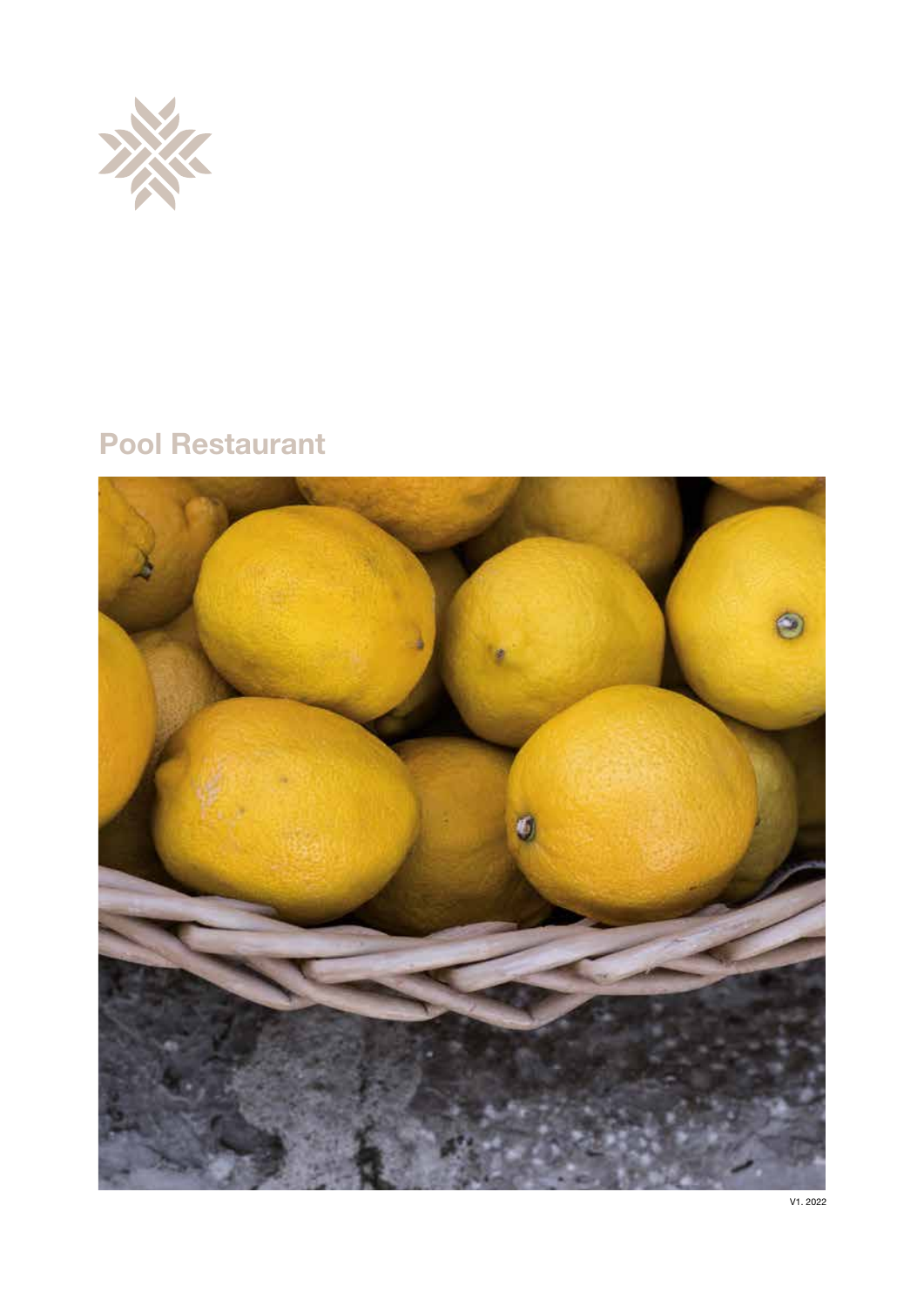# Tapas

- $\circledR$  Jamón Ibérico de bellota 5J y pan de coca con tomate | 28  $\epsilon$ Spanish Jabugo cured ham & toasted flat bread with crushed tomato
- $\mathcal{O}\left(\emptyset\right)$  Ostras Daniel Sorlut Spèciale al gusto: al natural, acevichada o en tempura | 9 € / ud. *Daniel Sorlut Spèciale oysters at your choice: fresh oyster, ceviche style or tempura*
- $\mathcal{G}(R)$  **Gamba roja Ibicenca** *Ibicencan red shrimps*  $\cdot$  En carpaccio con aceite de arbequina y flor de sal de nuestras salinas | 28  $\epsilon$ Carpaccio style with olive oil and sea salt flakes
	- · A la parrilla *Grilled* | 38 €
- **<sup><sup>6</sup> a** Cigalas de Ibiza *Ibicencan bay prawns*</sup>
	- · En tartar con caviar Osetra *Tartare style with Ossetra caviar* | 48 €
	- · A la plancha *Grilled* | 36 €
- *A*  $\otimes$  **Almejas de concha fina** *Fresh smooth clams* | 20 €
	- · En salsa verde *With green parsley sauce*
	- · A la parrilla *Grilled*

Steak tartar de buey con pan hojaldrado de mantequilla | 22 € *Beef steak tartare with puff pastry butter bread*

Ensaladilla rusa casera con alioli suave y picos de pan feo | 18  $\epsilon$ *Country style potato & vegetables salad, garlic mayonnaise & breadsticks*

Calamares a la Andaluza con mayonesa de su tinta | 18 € *Crispy deep fried calamari with ink mayonnaise*

V S ® Bemolacha baby en escabeche balsámico, coco y anacardos | 16 € *Balsamic pickled baby beetroot with coconut and cashews*

 $\circled{e}$  Patatas bravas con salsa picante y alioli ligero | 16 € *Spicy fried potatoes with garlic mayonnaise*

Croquetas caseras de jamón Ibérico | 2,50 € ud.

*Homemade Spanish cured ham croquettes*

Buñuelos de bacalao con aire de miel de Ibiza | 16 € *Homemade codsh fritters served with Ibicencan honey foam*

### <sup><sup>2</sup> ∂ Pulpo a la brasa con mojo verde | 20 €</sup>

*Grilled octopus with green "mojo" sauce*

Por favor indíquenos si tiene algún tipo de restricción, alergia o intolerancia a algunos alimentos. Disponemos de información sobre productos alérgenos, consulte a cualquier miembro del equipo. *Please let us know if you have any allergies or special food requirements. At your disposal additional information regarding food allergies, ask any member of the team.*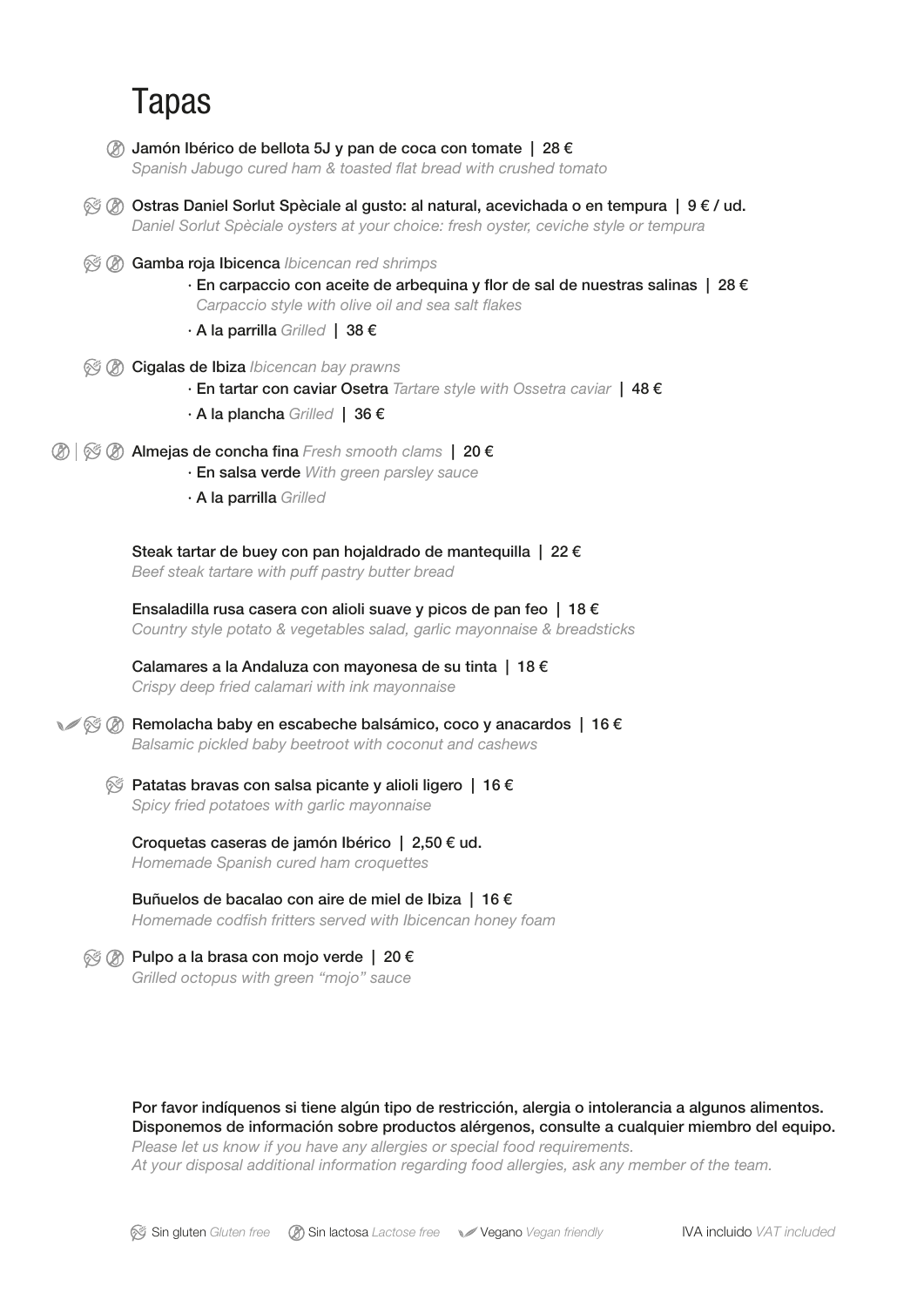# De la huerta From the garden



- $\mathcal{C} \otimes \mathbb{G}$  Gazpacho tradicional km 0, elaborado con productos de la huerta ecológica | 16 € *The classic "Gazpacho" cold soup made with organic vegetables*
	- $\mathcal{G}$  Burratina artesanal de la Puglia con tomate payés y albahaca fresca | 22 € *Artisan burratina cheese from Puglia with local organic tomato & fresh basil*
- $\hat{\mathcal{C}}$   $\emptyset$  Ensalada de Verano con tomates de Ibiza seleccionados y ventresca de bonito | 28 € *Summer salad with selected tomatoes from Ibiza and white tuna belly*
- $\mathcal{C} \otimes \mathcal{C}$  Ensalada Costa Mara con frutas, verduras crujientes y vinagreta fresca | 18 € *Costa Mara salad with fresh fruits & crispy vegetables*

#### Ensalada César *Caesar salad*

- · Con pollo de corral a la parrilla *With grilled free range chicken* | 20 €
- · Con bogavante a la parrilla *With grilled lobster* | 40 €

## Mar & Montaña Sea & Land

 $\mathcal G\subset \mathcal D$  Pescado fresco de la lonja de Ibiza preparado a su gusto | 85 € / Kg Catch of the day from the Ibiza fish auction market · A la parrilla *Grilled* · A la sal *Baked in a salt crust* · A la bilbaína *With garlic-vinegar " bilbaína" sauce* Arroz meloso de bogavante, pulpo y mejillones | 42 € *Seafood mellow rice casserole with lobster, octopus & mussels*  $\otimes$  Arroz negro de carabineros y sepia | 40 € **Black rice paella with cuttlefish and scarlet shrimps**  $\mathcal{C}(\mathcal{D})$  Lenguado a la bilbaína con cogollo de lechuga y vinagreta de aguacate | 36 € Sole fish with garlic-vinegar "bilbaína" sauce, lettuce heart and avocado dressing  $\hat{\mathcal{C}}$   $\emptyset$  Atún a la parrilla con semillas de sésamo y lino acompañado de wok de verduras | 30 € Grilled tuna steak with sesame & flax seeds and vegetable wok  $\%$  Solomillo de ternera a la brasa con salsa café de París | 28 € *Grilled beef llet steak with "Café de París" butter-sauce*  $\mathcal{G}\left(\widehat{\mathbb{Z}}\right)$  Muslo de pollo de corral a la parrilla con aceite de hierbas y patatas fritas caseras | 22 € *Grilled free range chicken thight with aromatic herbs dressing and homemade french fries*  $\mathcal{F}(\mathcal{D})$  Picaña de Black Angus con chimichurri y piña al grill | 30 € *Black Angus beef rump cap with "chimichurri" sauce and grilled pineapple* Guarniciones *Side portions* | 8 € · Patatas fritas caseras *Homemade French Fries* · Aguacate a la brasa con pesto y queso feta *Grilled avocado with pesto & feta cheese* **6 (2)** Carpaccio de tomate con vinagreta de anchoas y alcaparras  *Thin tomato slices with anchovies & capers dressing*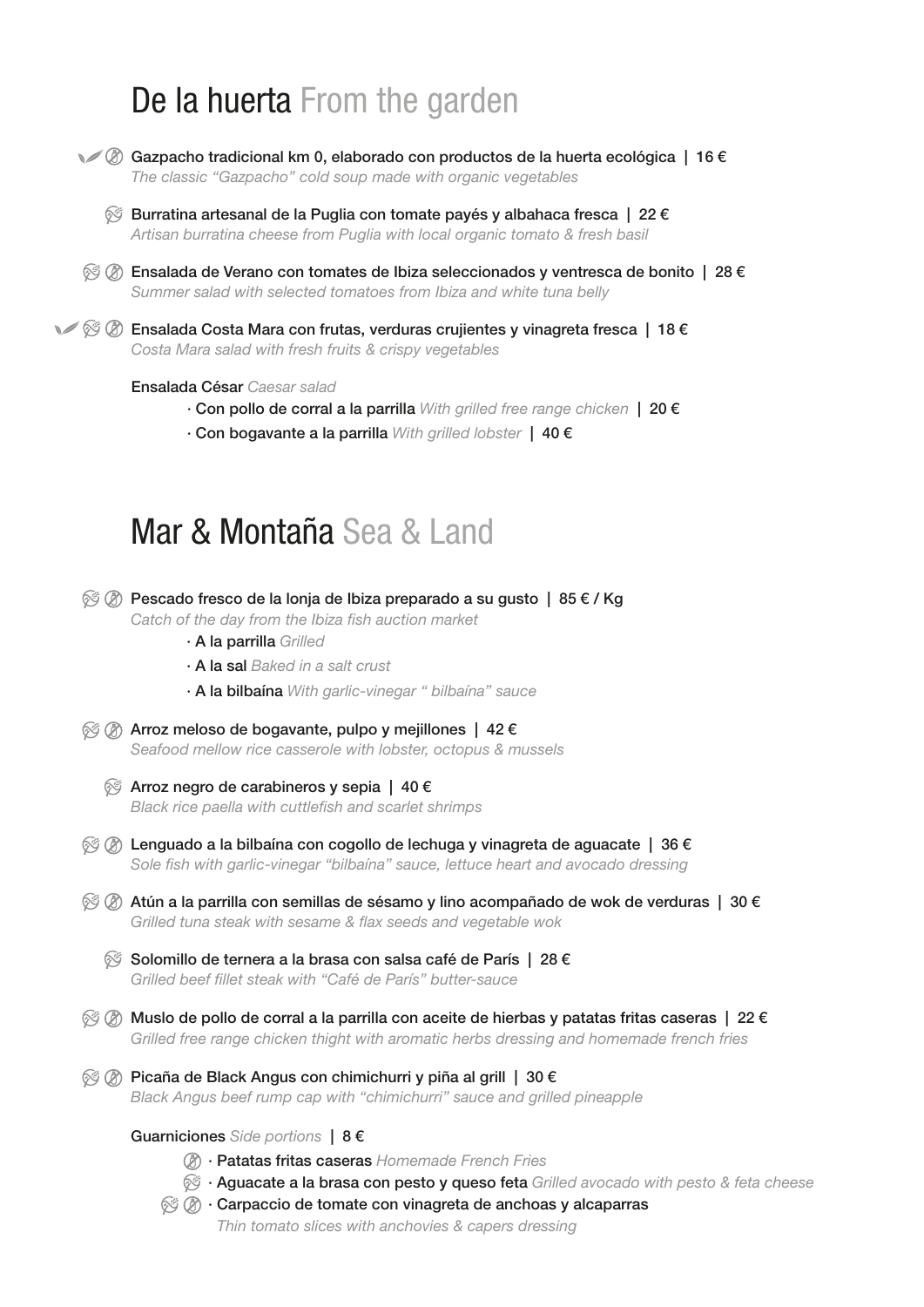# Clásicos Pool Classics

V S & Guacamole recién hecho con crujientes tortitas de maíz | 16 €

*Freshly made guacamole with crispy tortilla chips*

Club Sándwich con pollo a la parrilla, pavo, beicon, aguacate, lechuga, tomate y mayonesa | 18  $\epsilon$ *Club Sandwich with grilled chicken, turkey, bacon, avocado, lettuce, tomato & mayonnaise*

Hamburguesa madurada 100% de buey a la parrilla, queso cheddar, lechuga y salsa especial | 28 € *100% matured beef hamburger with cheddar cheese, lettuce & special sauce*

Quesadilla de pollo de corral con pimiento, cebolla y queso fundido servido con quacamole | 18 € *Grilled free range chicken quesadilla with pepper, onion & melted cheese, served with guacamole*

Sándwich de salmón ahumado y caviar con crème fraîche y eneldo | 38 € *Smoked salmon and caviar sandwich with crème fraîche and dill*

Tacos de pescado empanado con salsa macha picante y guacamole  $|22 \in$ Battered fish tacos with guacamole & spicy macha sauce

# Pizza a su gusto Pizza at your choice

#### Pizza Margarita: queso mozzarella y salsa de tomate | 14 €

*Margherita pizza: Mozzarella cheese & tomato sauce*

#### Suplemento por ingrediente adicional *Additional toppings* | 1,50 €

- 
- 
- 
- 
- 
- 
- · Jamón *Ham* · Cebolla *Onion*
- · Champiñones *Mushrooms* · Pimiento rojo *Red pepper*
- · Bacon *Bacon* · Pimiento verde *Green pepper*
- · Pepperoni *Pepperoni* · Queso cheddar *Cheddar cheese*
- · Huevo *Egg* · Queso azul *Blue cheese*
- · Berenjena *Aubergine* · Salsa barbacoa *BBQ sauce*

### Suplemento por ingrediente adicional *Additional toppings* | 2,50 €

- · Atún *Tuna*
- · Langostinos *King prawns*
- · Pollo *Chicken*
- · Queso de cabra *Goat cheese*